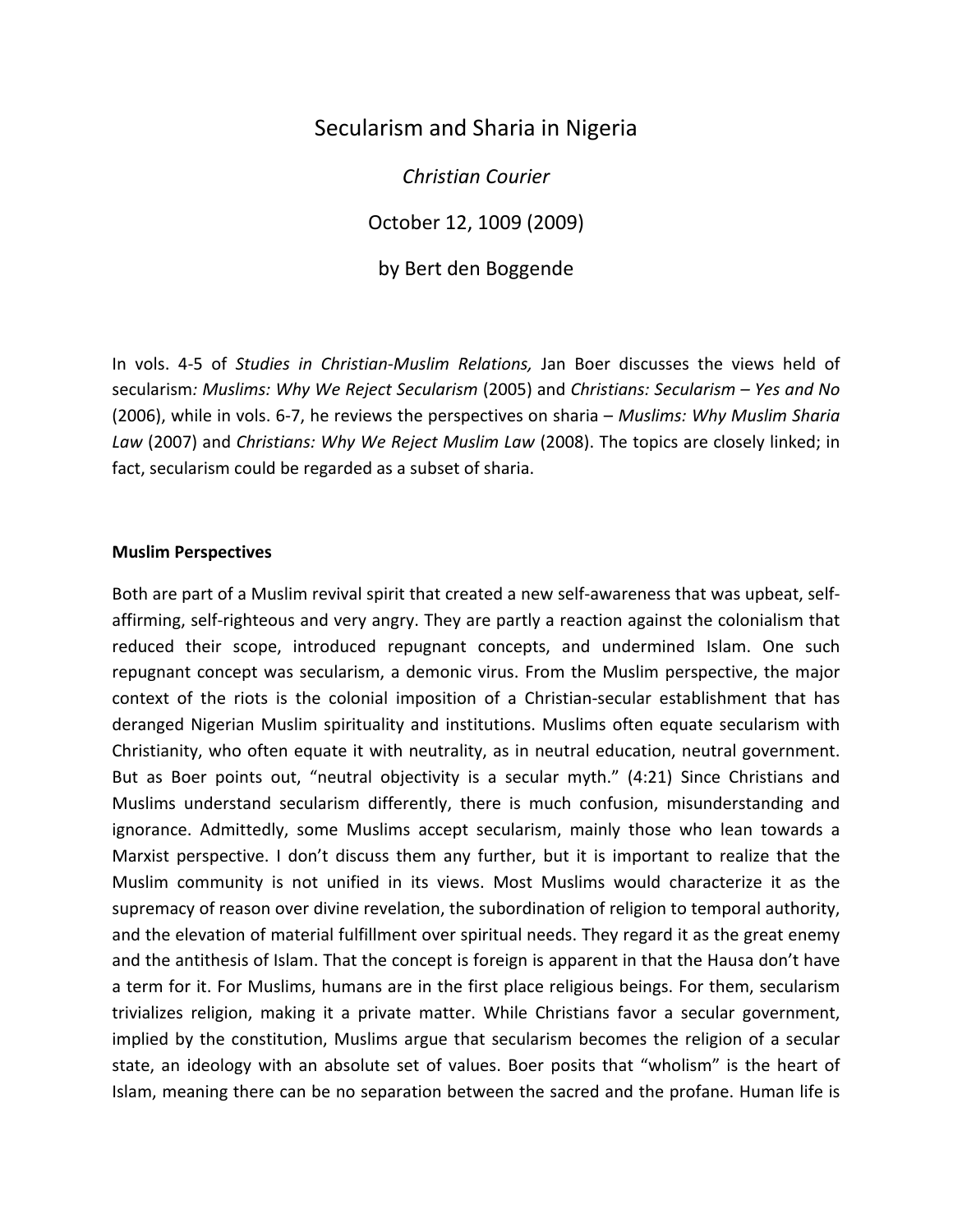seen as an organic whole. Breaking this whole means assaulting the integrity of Islam and declaring war on Islam (4:99). Since secularism (like a red flag to a bull) is equated with the imperial West and Christianity, Muslims try to devise alternatives to government (democracy), education, etc. The "wall of separation" between church and state as formulated in Amendment 1 to the American Constitution is incomprehensible to faithful Muslims.

## **Christian Perspectives**

On secularism Muslims are closer to Kuyperians than many Christians, who, influenced by American missionaries, frequently hold dualistic views. This dualism is partly due to a Lutheran two kingdom theology (Boer sometimes sees Lutheran influence where there is none) and partly as a way to avoid Muslim domination. Put differently, secularism is their solution to protect their religion and their liberty. But what they mean exactly by secularism is not always clear. Boer provides two helpful definitions: secularity is the attitude of neutrality and indifference to religion and religious considerations; secularism is a philosophy that seeks to eradicate the concept of religion and all religious considerations from public life (5:26). It becomes evident that most Christians favor secularity rather than secularism, but Muslims are confused by the terminology and refuse to acknowledge the distinction. They have a point: the constitution seems to imply that religion is a private matter. Moreover, secularism has not procured long-term peace; in other words, it is not the solution Christians hoped it to be. It may be noted that tribal religion is also wholistic; thus Muslims are closer to the Nigerians' roots than many Christians. Part 2 of vol. 5 discusses the origin and nature of secularism, for which Boer has an interesting description: "chameleon ideology." Rather than discussing this chameleon ideology I want to invite the readers to comment on the terms secular, secularity and secularism.

## **Sharia, a Way of Life**

Sharia, meaning "a straight path that leads to a certain destination," and secularism came to the fore in 1977 in the discussions of the Constituent Assembly. They were reinforced in 1986 by the debate about joining the Organization of Islamic Conference (OIC) and the acceptance of sharia in 1999 by several northern states. Many readers think about sharia in connection with stoning, cutting off heads, etc. But the law aspect of sharia comprises only about 10 percent. Sharia is really a way of life, ordained by Allah and derived from the Quran, the Hadith and the Sunna and covers all of life, from political, social, economic, spiritual to intellectual spheres. It contains all legal injunctions for regulating conduct and is meant to shape life. While it preaches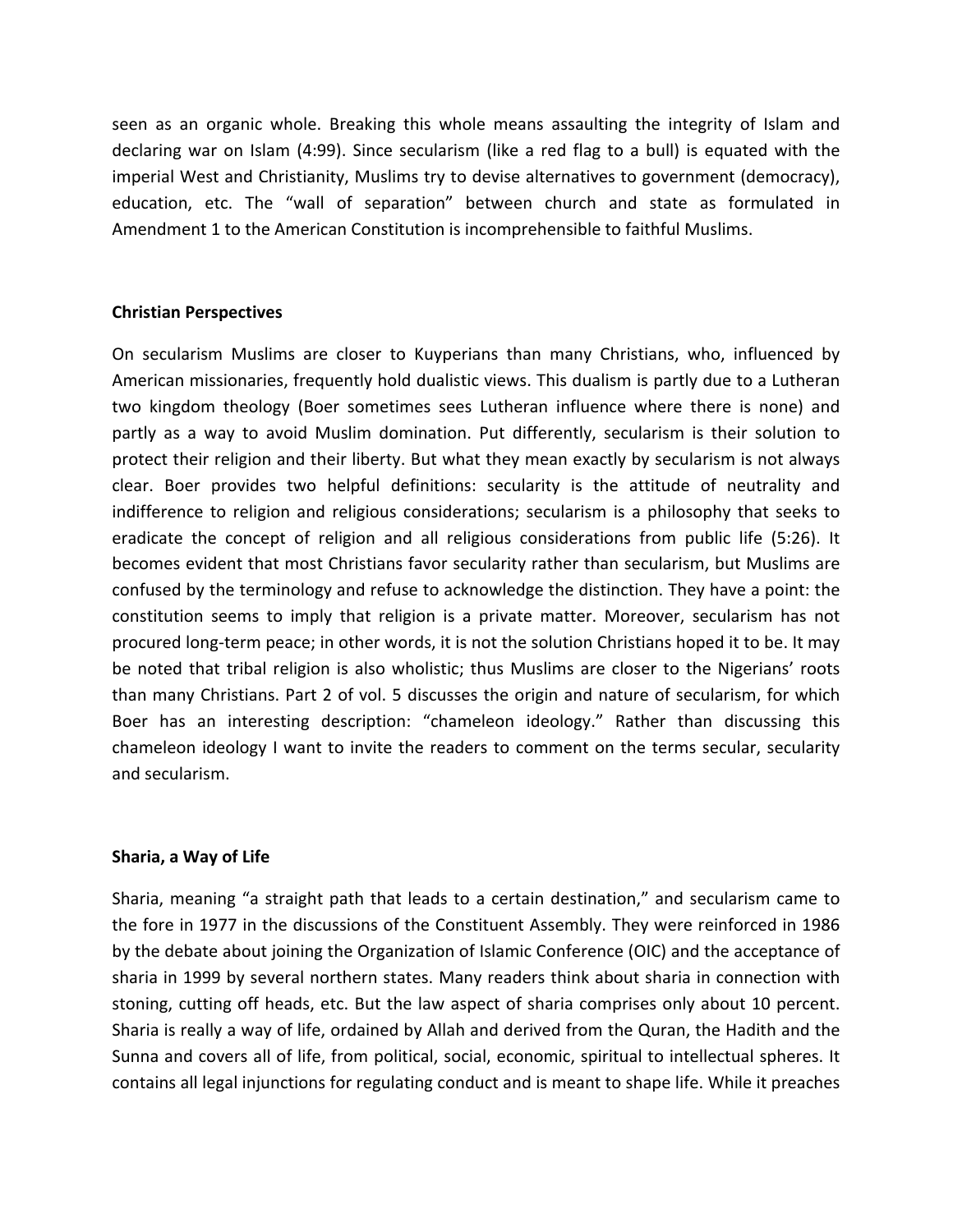peace, justice, fairness and equality, its opponents don't see it that way. It is the state's duty to enforce sharia, although many Muslims ignore sharia in their daily life.

Sharia outlaws subservience and dependence, implying that Muslims must be masters and not servants. Politically this means that they should be the rulers of the country. This implies the subordination of Christians: their schools and hospitals would be taken over, they could not be full citizens, they would have no political rights, they could hold no key positions, they would be taxed more heavily, they would be treated as stateless. Moreover, Bibles would be prohibited, Christian literature would be banned, Christian activities would be curtailed and missionaries would be resisted.

The regulations include what kind of uniforms nurses can wear (Western uniforms are indecent). Women's sportswear is also indecent. Western women's fashion, deemed to be degrading, touches upon the mixing of genders, morality, honor, and participation. For some, the failure to wear a *hijab* would lead straight to hell. Ignoring such rules is regarded as a form of destruction of Islam. When sharia was enacted in 1999 in Zamfara state, the governor made the growing of beards compulsory, thus linking sharia with extremism, such as the Taliban, and discriminating against those without a beard.

At the end of May 2009 some economic consequences became apparent when Standard & Poor introduced a sharia-compliant TSX index, deleting companies involved with alcohol, entertainment, pork-related products, tobacco and financial services. Muslims may not take interest and object therefore to capitalism, yet they expect to earn interest and invest in capitalistic enterprises!

Law may be a small portion of sharia, but it is important, especially since Allah has endeared law to mankind. Moreover, to submit to a law other than prescribed by Allah is to submit to another god beside Allah. Thus, when lawyers practice sharia, they are engaged in an act of worship. And it cannot be applied in a fragmentary manner. When properly practiced, it elevates and purifies human conduct and gives unity and cohesion to human life. However, where society is prevented from adhering to sharia, it is prevented from exercising its full humanity. There is a legal problem with sharia, for it doesn't spell out exact punishments, which is left to the discretion of sharia judges, who are often incompetent and corrupt. Some of the rules remind me of the rules the Pharisees instituted.

For Muslims sharia is fundamental to Islam: "There can never be true Muslims without sharia." (6:32) Boer does an admirable job showing how fundamental it is, yet at the same time indicates the various problems, not only with the Muslims themselves, but also for the Christians. From the few details I have provided it is understandable that Christians object to